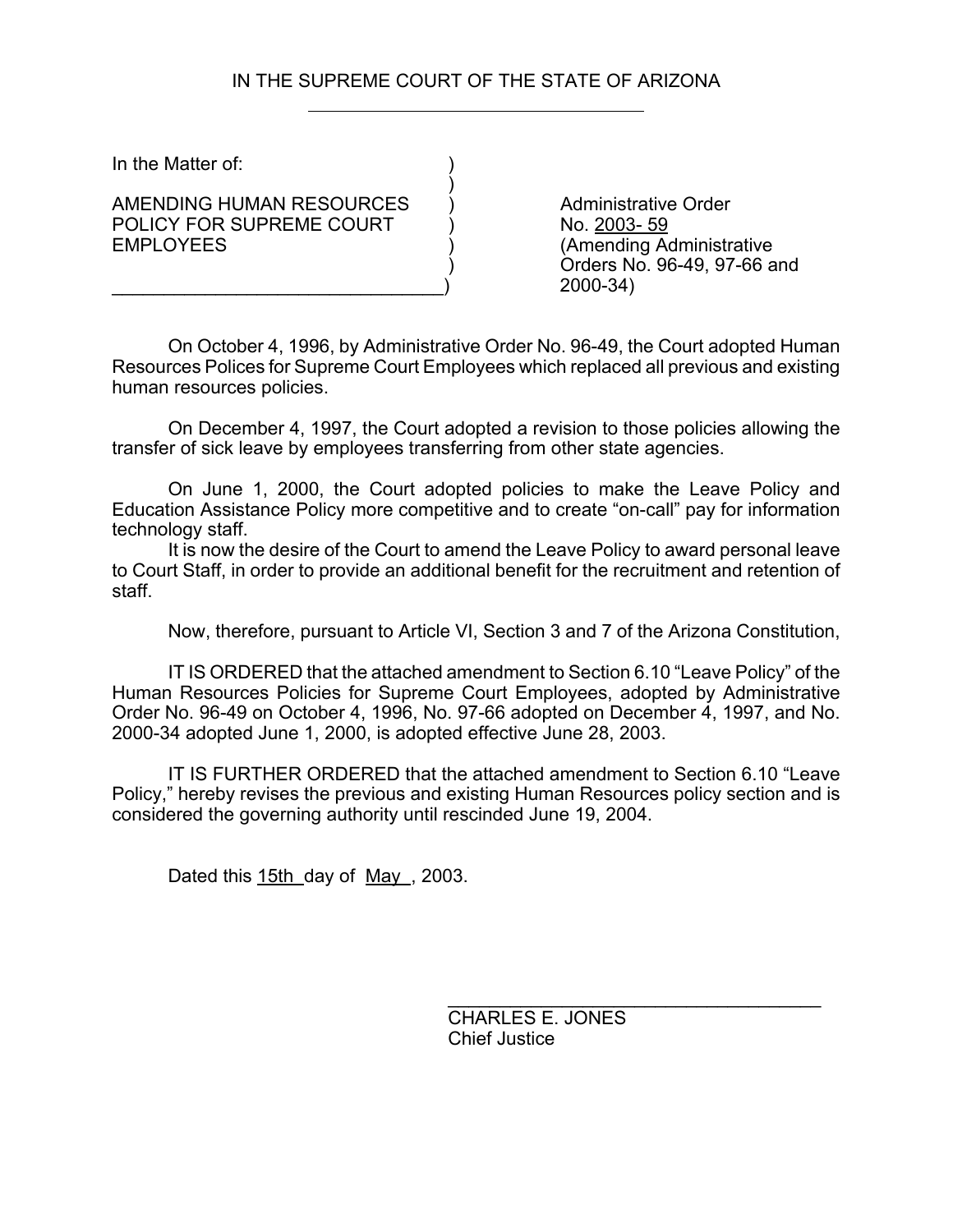Section: 6.10 Date: 05/08/03

Arizona Supreme Court Policies and Procedures Manual Section: 6.10 Date: 05/08/03 Applies to: Supreme Court

## **LEAVE POLICY EMPLOYMENT STATUS AND BENEFITS ELIGIBILITY**

#### **Purpose**

To establish eligibility criteria which will permit employees of the Supreme Court to receive employee benefits. In any case where there is a question or conflict, Department of Administration benefit policy will govern.

#### **Definition**

Regular, full-time - Employees scheduled to work 40 hours per week for more than 5 months. **VACATION, SICK, HOLIDAY, MEDICAL BENEFITS AND RETIREMENT**. In addition, employees may receive other employment benefits, including employer paid contributions to a deferred compensation plan, or others as may be appropriate. These benefits require approval by the Chief Justice, Chief Staff Attorney, Clerk of the Court, Special Master or Administrative Director.

Regular, part-time(20 hours or more) - Employees scheduled to work 20 or more but less than 40 hours per week.

**PRORATED VACATION, SICK, HOLIDAY, MEDICAL BENEFITS AND RETIREMENT**

Regular, hourly - Employees scheduled to work less than 20 hours per week (hours may vary each week).

**NO VACATION, SICK, HOLIDAY, MEDICAL BENEFITS OR RETIREMENT**

Temporary- Employees hired to work on a temporary basis for less than 5 months. Interns are included in this status.

**NO VACATION, SICK, HOLIDAY, MEDICAL BENEFITS OR RETIREMENT**

Limited Appointment - Exclusive to law clerks; Employees hired for a prescribed period of time, usually one year or less.

**MEDICAL BENEFITS, BUT NO RETIREMENT (IF CONTINUED FOR A SECOND YEAR, RETIREMENT IS REQUIRED).**

Superior Court Judges - Superior court judges are paid one-half by the state and one-half by the county.

**VACATION, AND SICK-NOT APPLICABLE, HOLIDAY, MEDICAL BENEFITS AND RETIREMENT** (Offered either county or state benefits).

Pro-tem Judges - Some full time, some part time, some with benefits, some without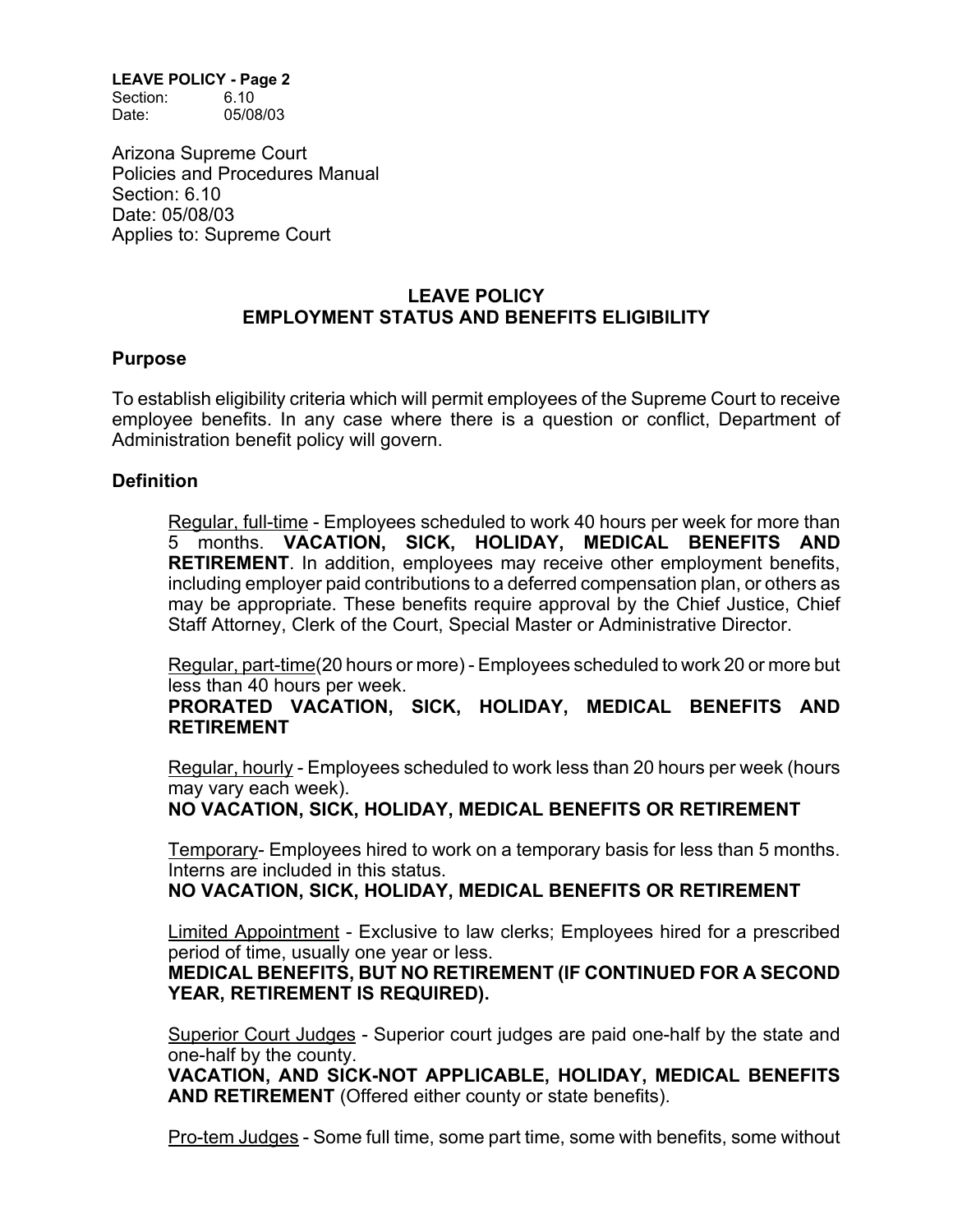Section: 6.10 Date: 05/08/03

> -- all determined by funding. **NEVER ANY RETIREMENT**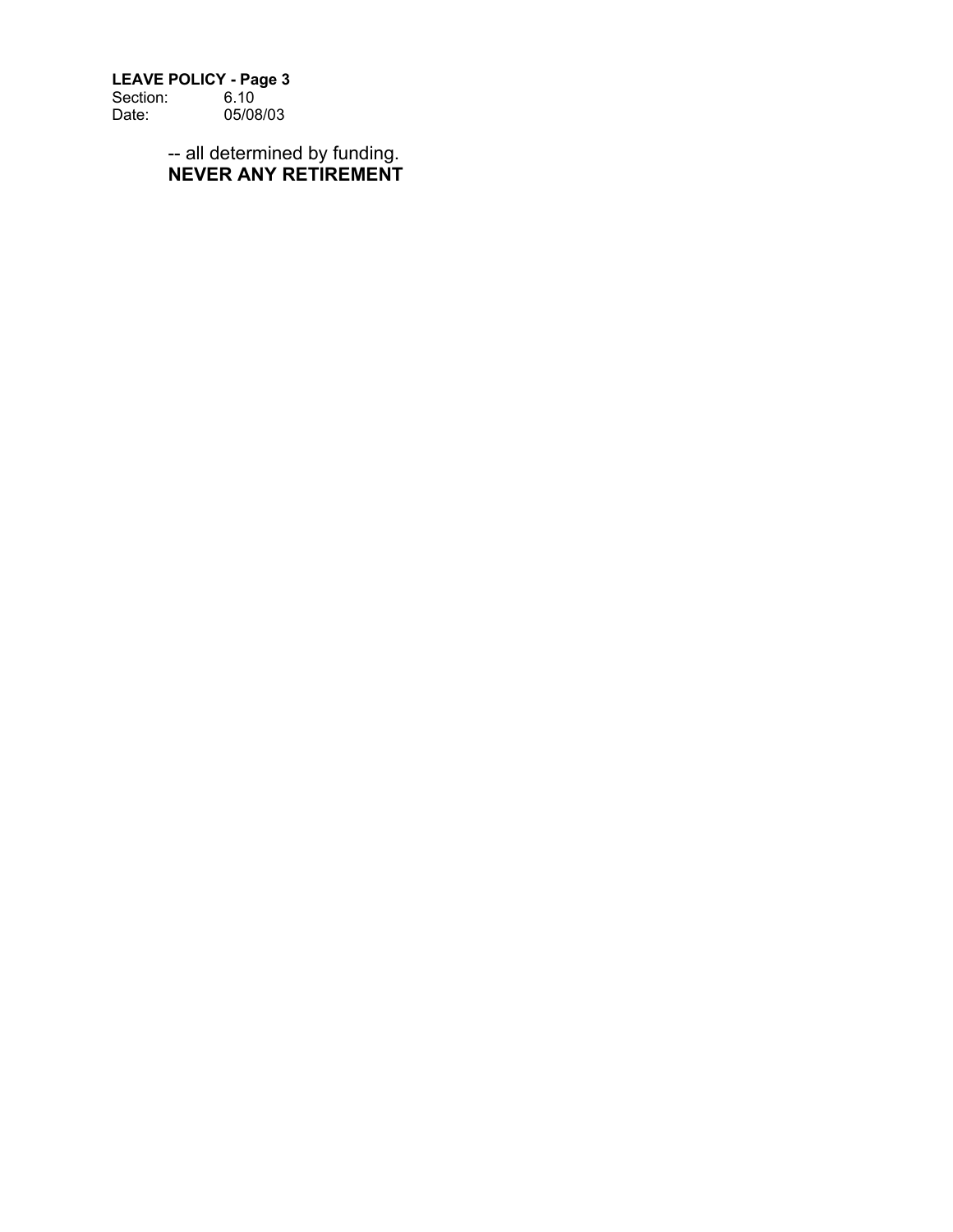**LEAVE POLICY - Page 4** Section: 6.10 Date: 05/08/03

# **ARIZONA STATE RETIREMENT**

Employees working 20 or more hours per week for five or more months in a fiscal year are required to participate in the state retirement system. For purposes of calculating the 20 hours and five months, employment with all participating employers will be combined.

Employees working less than 20 hours per week or for less than 5 months are not eligible to participate in the State Retirement System.

# **LEAVE POLICY**

- The Leave Policy applies to employees of the Administrative Office of the Courts, Staff Attorneys Office, Office of the Clerk of the Court, Judicial Secretaries, and the Office of the Special Master.
- \* The Leave Policy does not apply to law clerks of the Supreme Court except as otherwise provided.

# **SICK LEAVE**

### **Definition**

Sick leave is any period of paid absence granted an employee for medical reasons, or the medical needs of an employee's parents, spouse, child, mother-in-law, father-in-law, brother or sister. For the purposes of this section, the terms "child" and "parent" are defined as a natural child or parent, an adopted child or adoptive parent, a foster child, or a stepchild or step parent.

#### **Policy**

- A. Sick leave will be granted upon approval for the following conditions:
	- 1. A physical or mental illness or condition or injury which renders the employee unable to perform the duties of the position.
	- 2. Examination or treatment by a licensed health care practitioner.
	- 3. Illness, injury, examination, or treatment by a licensed health care practitioner of an employee's parents, mother-in-law or father-in-law, brother, sister, spouse, or child.
- B. Accrual
	- 1. Full-time employees accrue sick leave at the rate of eight hours per month. Sick leave is posted bi-weekly on the last day of the pay period in which earned. Sick leave is accrued at the end of 40 hours in the pay period and may be used even if not posted.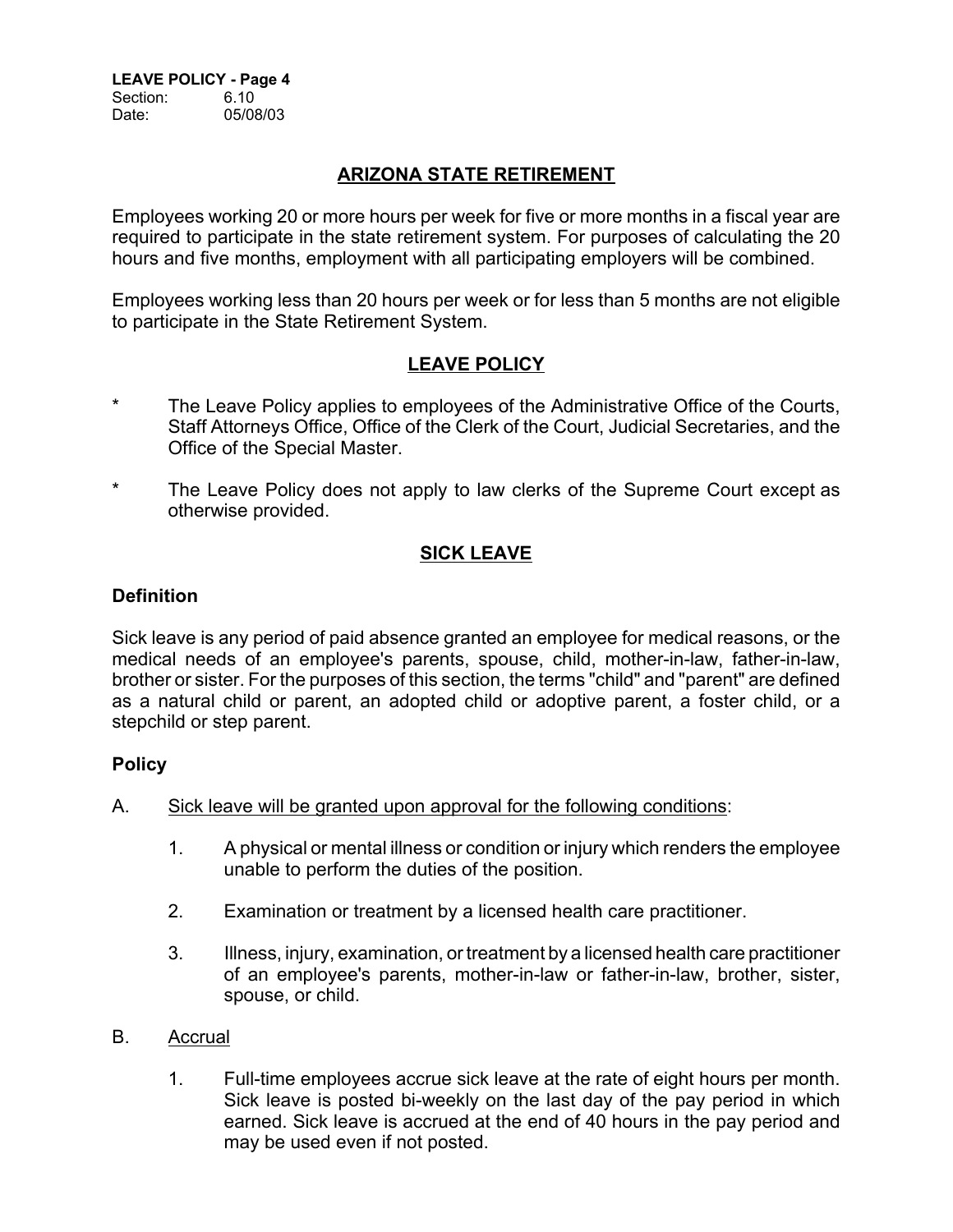Section: 6.10 Date: 05/08/03

- 2. Part-time employees eligible for benefits will accrue a prorated amount of sick leave.
- 3. Temporary employees or part-time hourly employees will not accrue sick leave.
- C. Accumulation

Sick leave credits are accumulated without limit.

- D. Use of Sick Leave
	- 1. Sick leave may be used for an absence when approved by the employee's immediate supervisor, manager, and/or Division Director, Clerk of the Court, Chief Staff Attorney, or Special Master, as appropriate.
	- 2. The employee's immediate supervisor, manager, and/or Division Director, Clerk of the Court, Chief Staff Attorney, or Special Master, as appropriate, may require submission of evidence substantiating the need for sick leave. If the evidence is determined to be inadequate, the absence shall be charged to another category of leave or considered leave without pay.
	- 3. An employee's immediate supervisor, manager, and/or Division Director, Clerk of the Court, Chief Staff Attorney, or Special Master, as appropriate, may require an employee to be examined by a designated licensed health care practitioner at the Court's expense. If the licensed health care practitioner determines that the employee should not work due to illness or injury, earned sick leave shall be taken. If the employee's sick leave is exhausted, the employee may use a combination of compensatory leave, annual leave, personal leave, or leave without pay, as approved.

An employee may be required to obtain medical verification from the licensed health care practitioner before returning to work. A copy of the medical verification from the licensed health care practitioner shall be provided to Human Resources and placed in the employee's medical file. Information regarding the diagnosis and treatment of any illness is considered confidential, and should be handled as such.

## E. Termination of Employment

All sick leave credits are forfeited upon separation from employment. Upon normal retirement, employees may be eligible for a sick leave payoff from the state.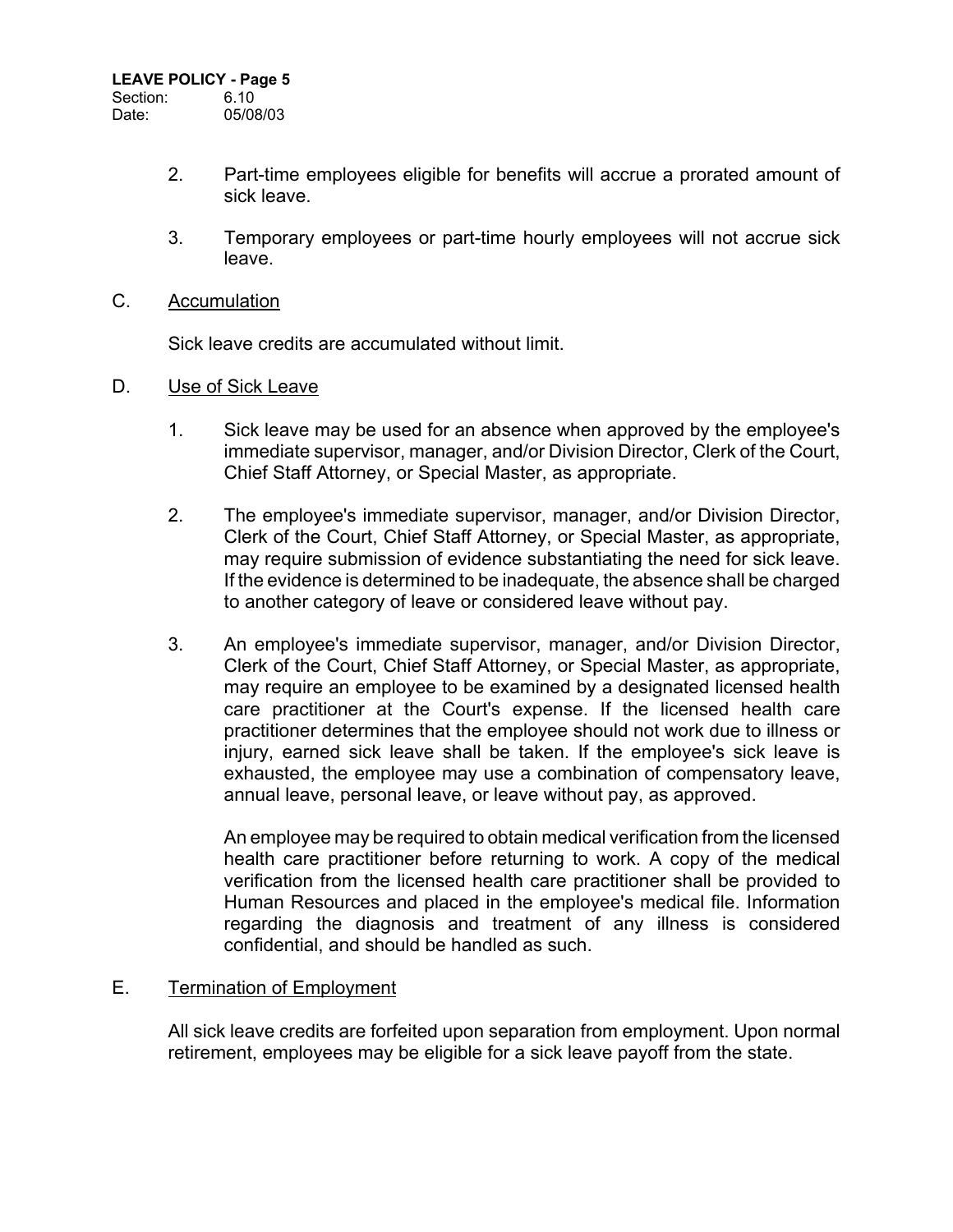#### F. Medical Appointments

Employees should attempt to schedule medical appointments during non-work days or hours. Where this is not possible, employees should request approval of their supervisor(s) in advance. This notification shall be provided at the earliest possible time and preferably at least three work days in advance.

#### G. Conversion

An employee who has accrued at least 240 hours of sick leave may convert each additional 1.5 hours of accrued sick leave to one hour of accrued personal leave. However, employees are encouraged to build sick leave balances in order to have sufficient time to cover a serious illness or injury. Conversion of sick leave to personal leave may be done each July 1 and January 1.

#### H. Incentive

Any full-time employee using 40 hours or less of sick leave in a fiscal year (July 1 to June 30) shall be credited with eight hours of personal leave on July 1 of the next fiscal year. Full time employees using 20 hours or less of sick leave in a fiscal year shall be credited with sixteen hours of personal leave on July 1 of the next fiscal year. Part-time employees will be credited with personal leave on a prorated basis.

Example: A part-time employee working 20 hours per week who uses 20 hours or less of sick leave will be credited four hours of personal time.

#### I. Transfer

The Arizona Supreme Court recognizes the value of a sick leave payoff at the time of retirement from state service per A.R.S. 38-615. Employees who were employed by another state agency or an entity under the supervision of the Arizona Supreme Court may transfer their sick leave ending balance to the Court. The latter requires prior approval of the Justice, Clerk of the Court, Chief Staff Attorney, Special Master or Administrative Director. The employee must present sufficient documentation from their previous employer to receive the transfer of accruals.

## **DONATING SICK LEAVE**

Employees may donate accrued sick leave to another employee provided the donating employee has a sick leave balance in excess of 40 hours. The donation remains in effect while the receiving employee is still on staff.

An employee may donate up to 40 hours per year of unused sick leave to another employee only after the recipient has exhausted all other leave. Employees who have given notice of their intent to resign may not donate sick leave.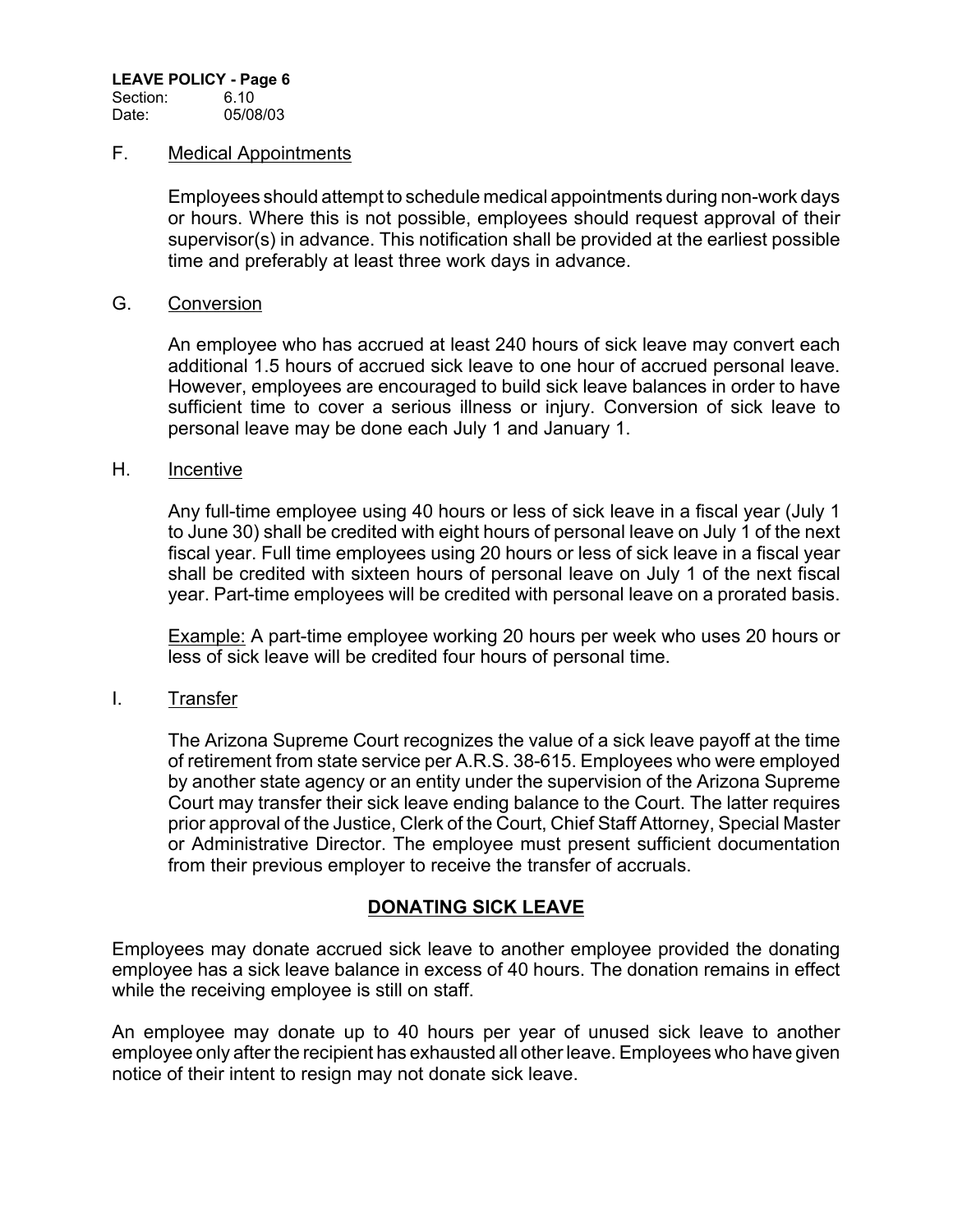Section: 6.10 Date: 05/08/03

### A. Use of Donated Sick Leave

An employee may be considered for receiving donated sick leave only if the employee or member of the employee's immediate family (as described in the Sick Leave section) suffers from a serious medical condition. Employees with ordinary illnesses are not eligible.

#### B. Conversion

Donated sick leave is converted on an hour-for-hour basis.

### C. Requests for Donated Sick Leave

An employee donating unused sick leave must complete a Leave Request Form and submit it to his/her immediate supervisor, respective Division Director, Clerk of the Court, Chief Staff Attorney, Justice, or Special Master for approval; and the Division Director, Clerk of the Court, Chief Staff Attorney, Justice, or Special Master of the receiving employee.

### D. Coordination of Benefits

In general, employees will be permitted to use donated sick leave at a rate of 20 hours per week (or less if their normal schedule is less than 20 hours/week). Those employees with medical benefits must use 20 hours of leave each week to maintain benefits eligibility.

E. Caution

When donating or converting sick leave, employees should carefully consider that they may be forfeiting current or future incentives with their donation or conversion.

## F. Ordinary Illness

Notwithstanding the foregoing, the Chief Justice, Administrative Director, Clerk of the Court, Chief Staff Attorney, or Special Master may approve donations from one employee to another under their supervision, of up to 96 hours in a calendar year, for ordinary illness.

## **MATERNITY LEAVE**

Employees receive six weeks paid maternity leave after giving birth. Maternity leave is used first before accrued sick leave, annual leave, compensatory time, personal time, or leave without pay. The employee may use sick time beyond six weeks only if she or the child is ill or disabled.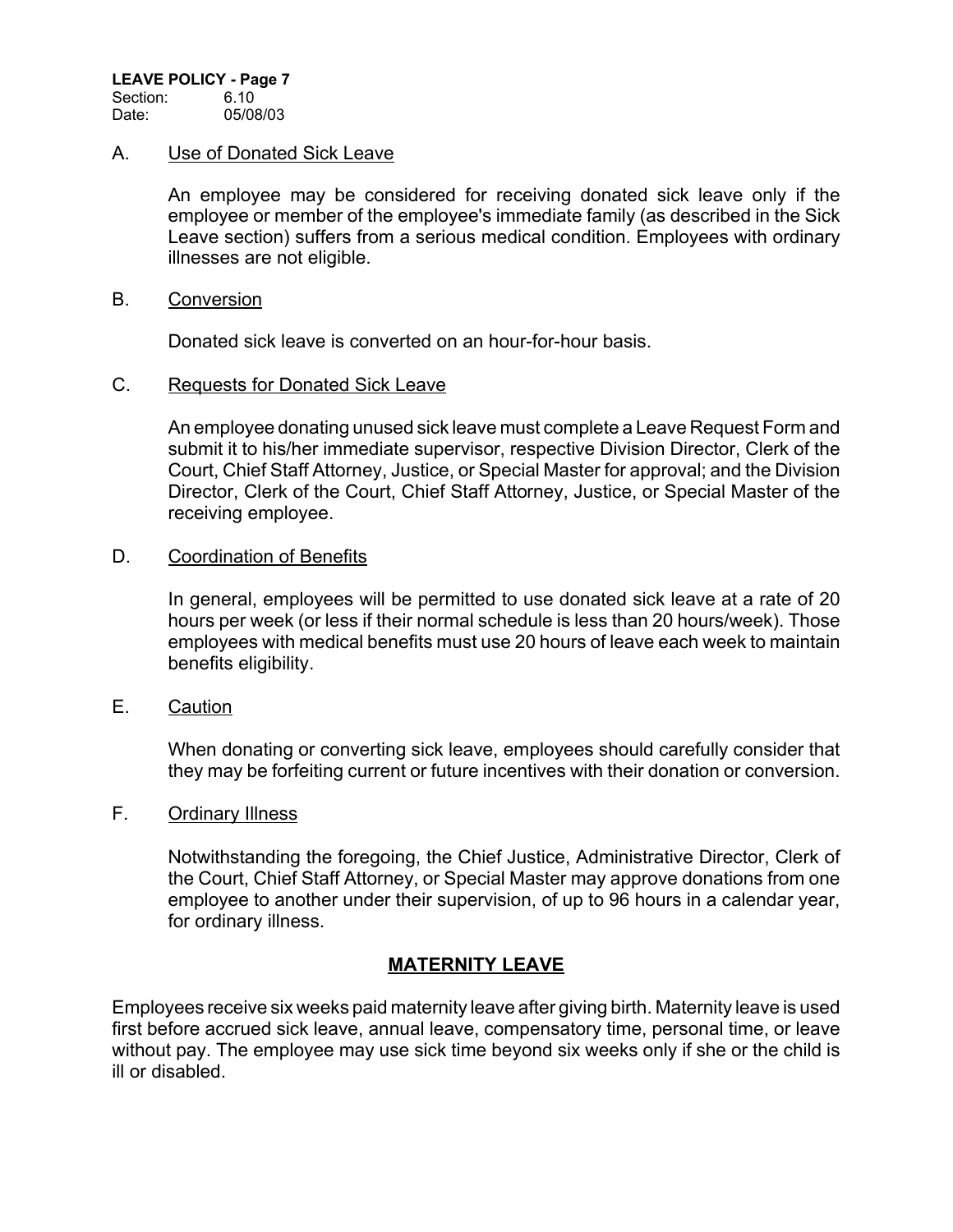### **FAMILY LEAVE**

Family leave is any period of absence up to 12 weeks in a rolling twelve month period granted an employee after the birth, adoption or placement of a child in the employee's home, or for the serious medical condition of the employee, employee's spouse, child or parent, in accordance with the family and medical leave act (FMLA) of 1993. A serious medical condition is an illness or injury which requires an extended period of hospitalization or treatment.

- A. An employee who qualifies for family medical leave must use all applicable accrued and catastrophic leave and any donated time. The remainder of the 12 week period, if any, shall be unpaid leave.
- B. The Director, Clerk of the Court, Chief Staff Attorney, Justice, or Special Master, as appropriate, reserves the right to exempt employees, require notice, approve intermittent leave or require a medical certification, as permitted by law.
- C. Once an employee has exhausted 12 weeks of FMLA leave, his or her position may be filled. Factors to be considered in deciding whether to fill a position include: the employee's performance and length of service, the position itself and workload demands, whether the employee anticipates returning to work soon, and other factors that may be appropriate at the time the decision is made. The Arizona Supreme Court will make reasonable efforts to notify the employee at the last known address, before the position is filled.

## **CATASTROPHIC ILLNESS**

Catastrophic illness is additional leave with pay granted only to employees who have suffered a life threatening illness or injury such as cancer, heart attack, loss of limb, or other severe injury or mental or physical illness requiring extended absence. Catastrophic leave is in addition to sick leave and is used after ALL accrued and donated leave is exhausted. Employees will be granted one week of leave for each completed year of employment as needed in the event of a catastrophic illness. These weeks may only be used once, e.g. an employee who has completed 15 years of service who has used 8 weeks of catastrophic leave may only use 7 more weeks.

Requests for leave must be submitted to the respective Justice, Division Director, Clerk of the Court, Chief Staff Attorney, or Special Master for approval. Final approval will be determined by the Justice, Administrative Director, Clerk of the Court, Chief Staff Attorney, or Special Master. Medical documentation is required.

# **ANNUAL LEAVE (VACATION)**

Annual leave is approved vacation for a period of time away from work with pay.

A. Accrual

All regular, full-time Supreme Court employees shall accrue annual leave in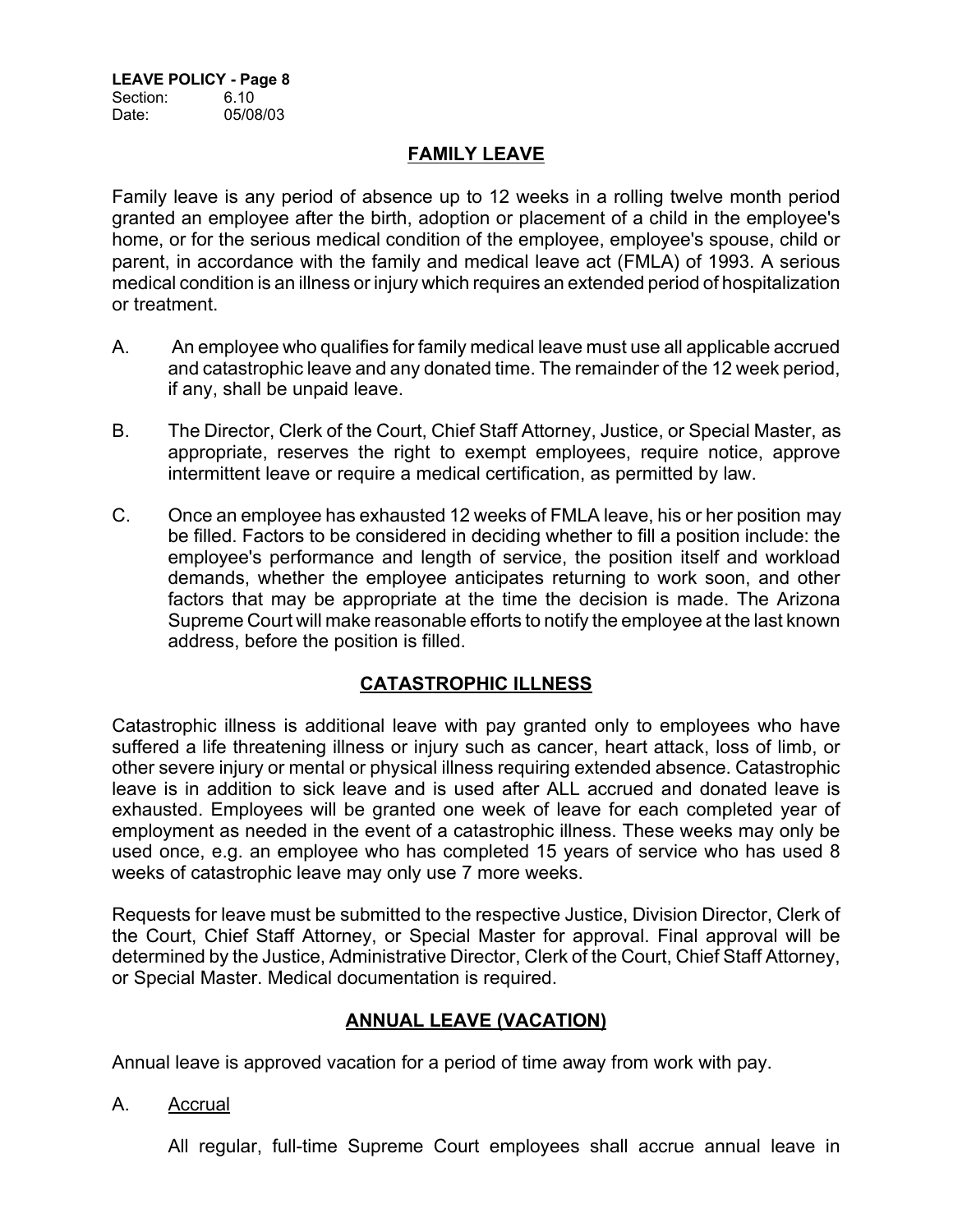Date: 05/08/03

accordance with the following schedule:

| <b>Years of Service</b> | <b>Hours Accrued Per Year</b> |
|-------------------------|-------------------------------|
| First year              | 96 hours                      |
| 1 through 2 years       | 120 hours                     |
| 3 through 4 years       | 140 hours                     |
| 5 through 10 years      | 160 hours                     |
| $10+$ years             | 200 hours                     |

- 1. The Chief Justice, Administrative Director, Clerk of the Court, or Chief Staff Attorney may approve an exception to these leave accrual provisions. The exception may be approved if necessary to recruit an employee with specialized skills or professional experience essential to the organization's needs, who would generally be eligible for additional leave time in another organization due to the employee's years of experience.
- 2. Part-time employees eligible for benefits will accrue a prorated amount of annual leave.
- 3. Temporary employees or part-time hourly employees will not accrue annual leave.
- 4. Annual leave is posted bi-weekly on the last day of the pay period in which earned. The rate of accrual is based on hours of accrual per year divided by 26 pay periods. Annual leave is accrued at the end of 40 hours in the pay period and may be used even if not posted.
- 5. New and terminating employees will receive a prorated accrual.

### B. Requests for Annual Leave

- 1. Requests for annual leave will be submitted to the immediate supervisor and approved by the respective Division Director or Deputy Director, or Clerk of the Court, Chief Staff Attorney, Justice, or Special Master.
- 2. Requests for annual leave should be submitted as far in advance as possible, generally at least two weeks in advance, for requests of five or more days.
- 3. Requests for annual leave for employees of the Clerk's Office, Staff Attorney's Office, and Judicial Suites will be processed in accordance with the requirements of those offices.
- C. New Employees

Employees will not be allowed to take annual leave during their first six months of employment, except in emergency or unusual situations with the approval of the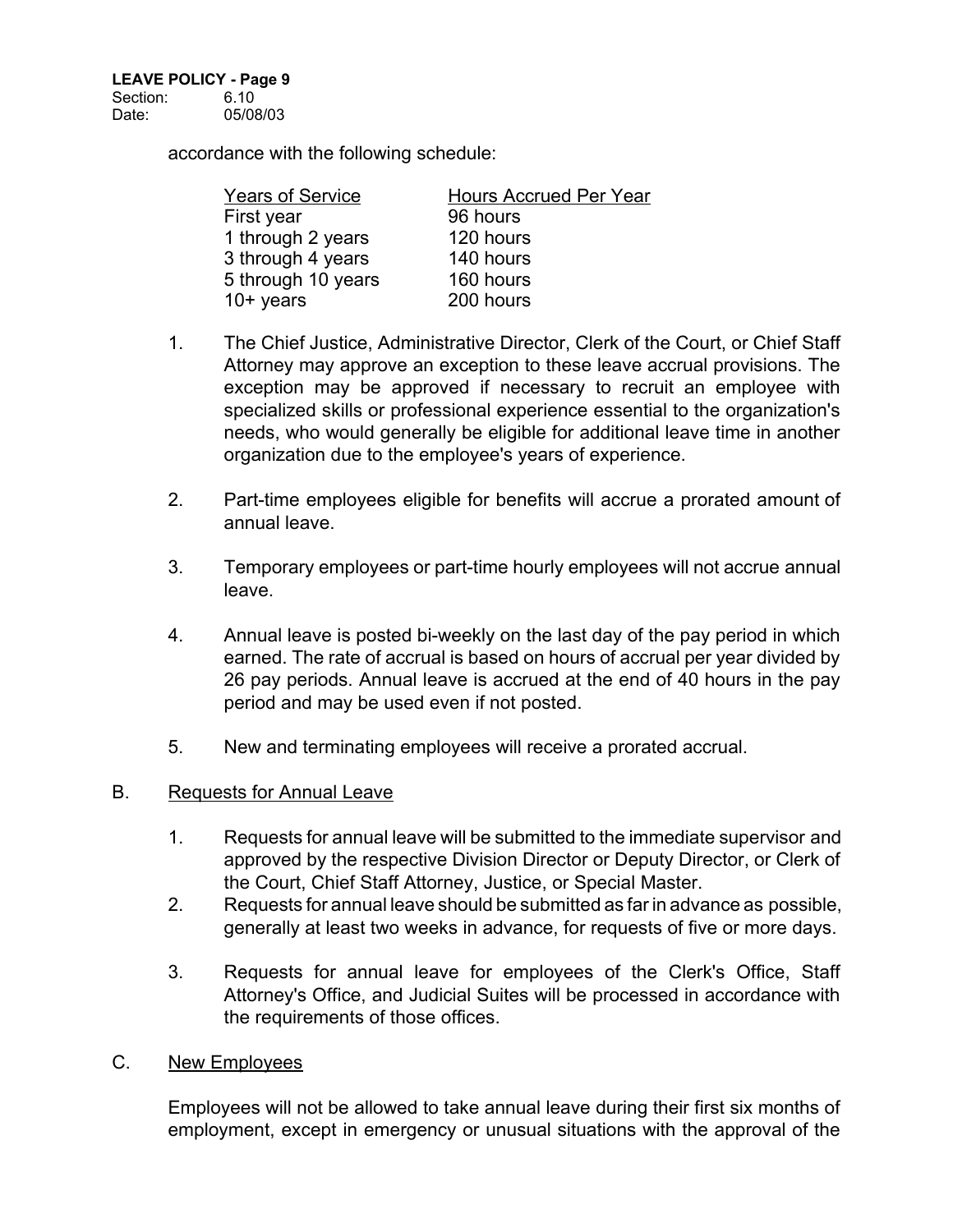Section: 6.10 Date: 05/08/03

> Division Director, Deputy or Administrative Director, Clerk of the Court, Chief Staff Attorney, Justice, or Special Master, as appropriate.

#### D. Accumulation

Annual leave may be carried forward from one calendar year to the next; however, at the end of the calendar year, accrued annual leave in excess of 320 hours shall be forfeited.

## E. Termination of Employment

Upon termination, employees will be compensated for all accrued annual leave at their prevailing salary rate. In general, terminating employees will receive their pay in a lump sum. Employees who resign or are terminated during their first six months of employment will not be compensated for accrued annual leave.

## F. Period of Absence

Any period of leave without pay except for family leave in excess of 240 hours shall not be counted as credited service in determining years of service. Sick leave and annual leave accrues while on leave without pay not in excess of 240 hours.

#### G. Conversion

Once each year, at the discretion of the Administrative Director, employees may be offered the opportunity to have the Supreme Court buy-down their vacation balance to a pre-determined level. The buy-down will be done only when funds are available. If funds are available, the Administrative Director will establish the buy-down level.

## **COMPENSATORY LEAVE**

Compensatory leave is credited for hours worked in excess of a non-exempt employee's normal work week and has been implemented in accordance with the fair labor standards act (FLSA).Exempt Employees do not receive compensatory time.

Non-exempt employees are paid overtime or given compensatory leave at the rate of time and one-half for all hours worked in excess of the normal 40 hour work week, if the employee actually worked in excess of 40 hours in one week. Non-exempt employees should be given compensatory leave as soon as practical following when the overtime was worked. Non-exempt employees who accrue more than 80 hours of compensatory time will have their balance paid down to 80 hours. If employees want to be paid sooner, they should request this from their supervisor. If approved and funds are available, the supervisor will send a request to payroll authorizing the payment.

Compensatory leave must be approved by the Administrative Director, Division Director,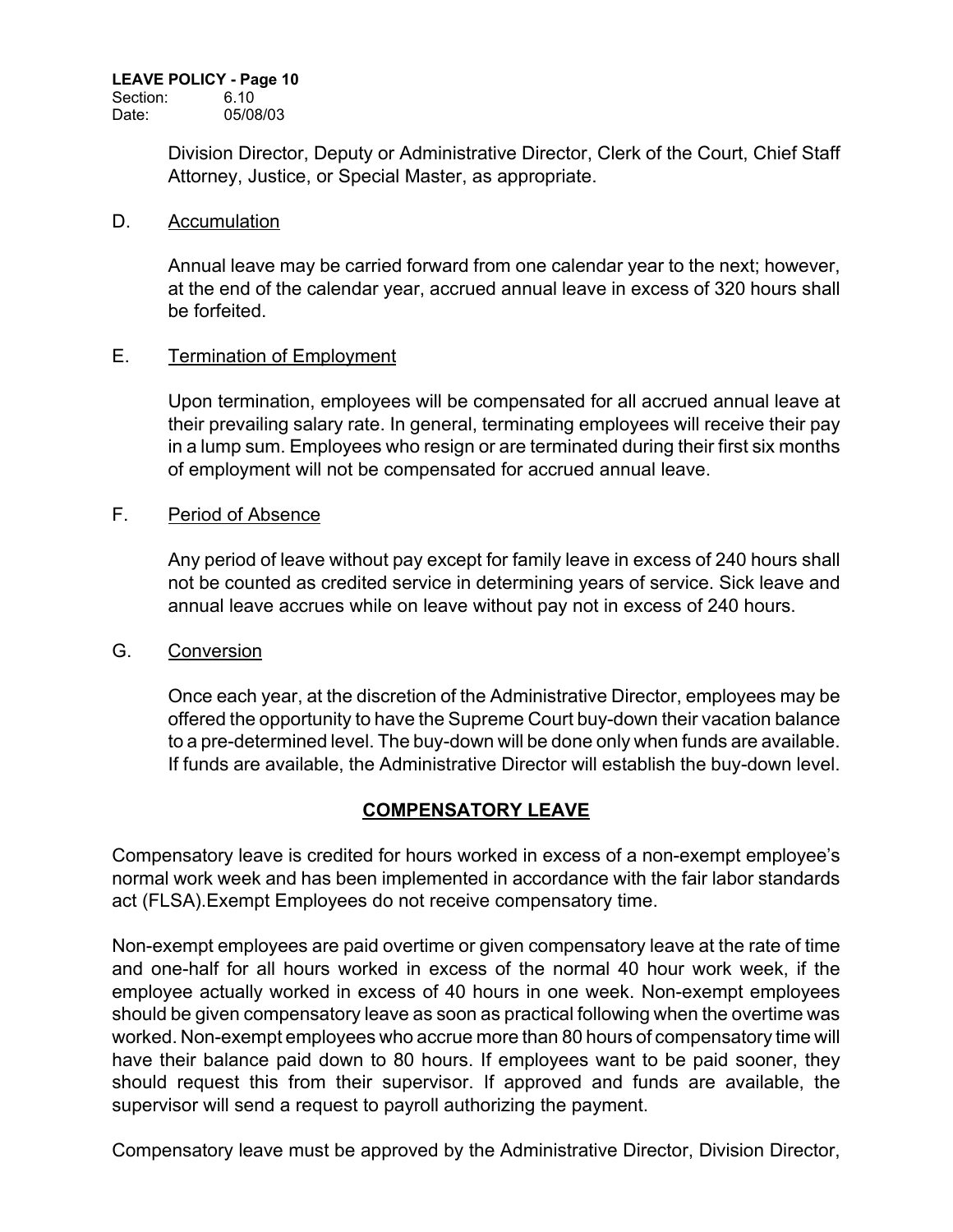Section: 6.10 Date: 05/08/03

Clerk of the Court, Chief Staff Attorney, Justice, or Special Master.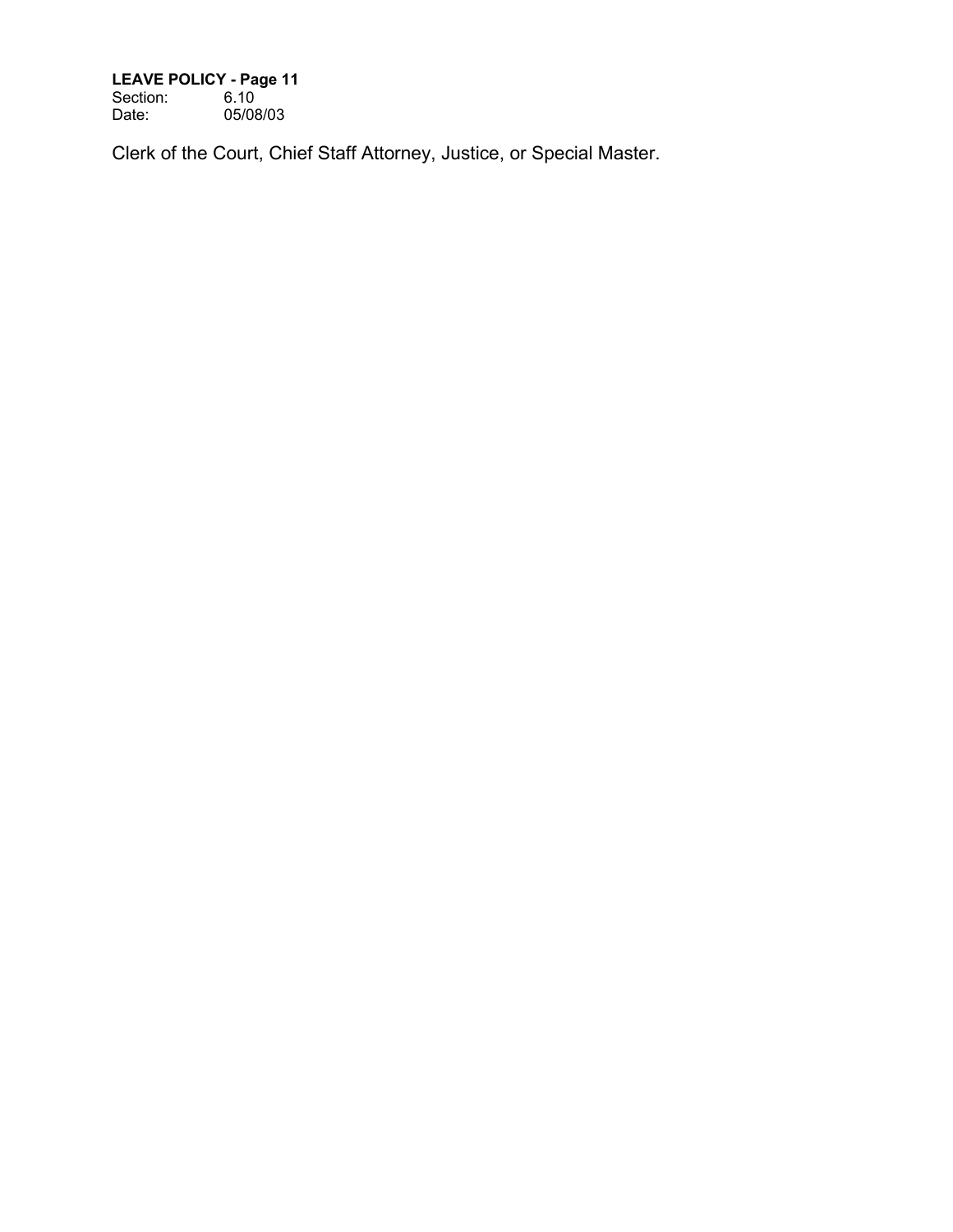Section: 6.10 Date: 05/08/03

## **Termination of Employment**

All compensatory leave accrued by a non-exempt employee will be paid upon termination of employment.

## **PERSONAL LEAVE**

Personal leave, in addition to any other leave, may be earned in one of the following ways:

- 1. An employee who has accrued at least 240 hours of sick leave may convert each additional 1.5 hours of accrued sick leave to one hour of accrued personal leave. However, employees are encouraged to build sick leave balances in order to have sufficient time to cover a serious illness or injury. Conversion of sick leave to personal leave may be done each July 1 and January 1.
- 2. Any full-time employee using 40 hours or less of sick leave in a fiscal year (July 1 to June 30) shall be credited with eight hours of personal leave on July 1 of the next fiscal year. Full time employees using 20 hours or less of sick leave in a fiscal year shall be credited with sixteen hours of personal leave on July 1 of the next fiscal year.

Eligible part-time employees shall be credited with personal leave based on number of hours worked in a week.

- 3. The Supreme Court recognizes that some exempt employees may work extraordinary hours (normally greater than 50 hours per week). Therefore each Division Director, the Administrative Director or designee, Clerk of the Court, Chief Staff Attorney, Justice, or Special Master may grant up to 16 additional hours of personal leave per fiscal year to each exempt employee who works extraordinary hours. In unusual cases, the Administrative Director, Clerk of the Court, Chief Staff Attorney, Justice, or Special Master may approve additional time.
- 4. ALL EMPLOYEES ELIGIBLE FOR A VACATION BENEFIT WILL RECEIVE AN AWARD OF PERSONAL LEAVE FOR THE PERIOD BEGINNING 6/21/03 AND ENDING 6/18/04. FULL-TIME EMPLOYEES WILL RECEIVE A MAXIMUM OF 16 HOURS OF PERSONAL LEAVE AND PART-TIME EMPLOYEES AND EMPLOYEES HIRED DURING THIS PERIOD WILL RECEIVE A PRO RATA SHARE OF 16 HOURS. THIS LEAVE WILL BE AWARDED, ACCRUE AND BE RECORDED IN THE MANNER OF ANNUAL LEAVE. EMPLOYEES ON LEAVE WITHOUT PAY ARE NOT ELIGIBLE FOR THIS PERSONAL LEAVE AND SITUATIONS THAT ARISE DUE TO FMLA, ADA OR OTHER ISSUES WILL BE CONSIDERED ON A CASE-BY-CASE BASIS. THIS PARAGRAPH IS RESCINDED ON 6/19/04.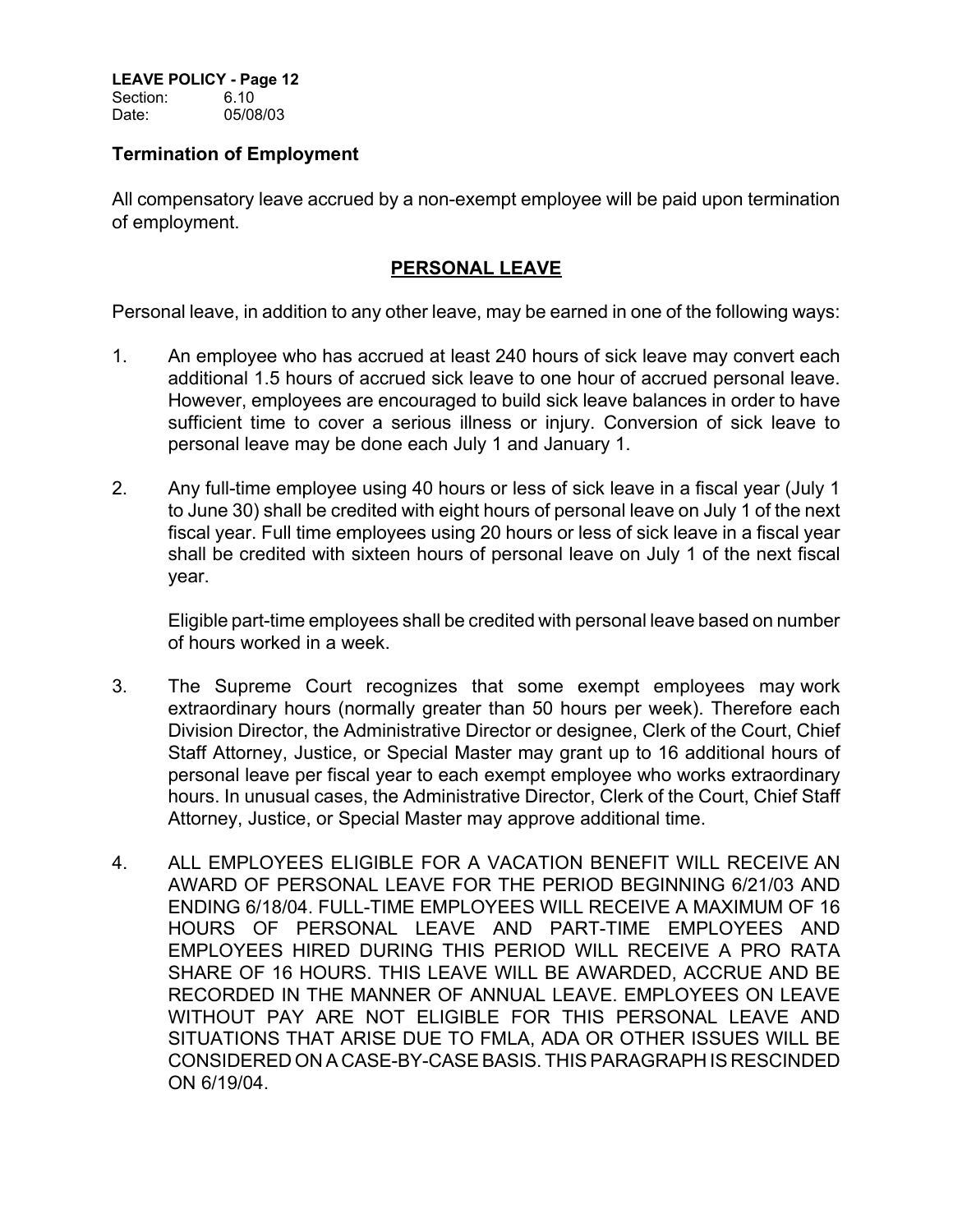**LEAVE POLICY - Page 13** Section: 6.10

Date: 05/08/03

There is no entitlement to this time. The awarding of additional personal leave will be at the discretion of the Division Director, the Administrative Director or designee, Clerk of the Court, Chief Staff Attorney, Justice, or Special Master and is not intended to reward employees on an hour-for-hour basis.

Exempt employees who are required by their Supervisor to work or travel on a weekend or holiday may be granted personal leave on an hour-for-hour basis, unless weekend or holiday work is part of their normal schedule. Weekend travel undertaken at the employee's request (e.g., to attend a conference) is not eligible for personal leave.

Requests for personal leave must be submitted to the immediate supervisor and Division Director, Clerk of the Court, Chief Staff Attorney, Justice, or Special Master for approval.

# **LAW CLERKS PERSONAL LEAVE**

During their one year appointment, law clerks may be granted up to 10 days (80 hours) personal time off with pay for illness, or to attend to personal matters. Beyond 10 days, time off without pay may be granted for extenuating circumstances on a case-by-case basis. Requests for time off should be made in advance where possible. The granting of this time is entirely at the discretion of the appointing Justice.

## **Termination of Employment**

Personal leave accrued by an employee is forfeited upon termination of employment, and may not be used to extend an employee's termination date beyond the last day worked.

# **JURY/WITNESS LEAVE**

Jury/witness leave is granted when an employee appears for or serves on jury duty, or complies with a subpoena to appear as a witness. Employees are not eligible for jury/witness pay if the subpoena concerns their personal matters.

Employees summoned to jury duty shall be paid their regular salary, provided they submit their jury fee amounts to the Finance Office. (Mileage and per diem amounts may be kept by the employee.) If employees elect to use annual leave during the period they are on jury duty, they may keep their jury fees.

Employees must notify their supervisors of the days they will be serving jury duty or appearing as a witness as soon as they are informed.

Employees shall be given the time needed to fulfill their civic obligation. Employees on the night shift summoned to jury duty will be excused from working their shift each day of jury duty. Employees not impaneled are expected to return to work when dismissed from jury duty unless the employee cannot return to work at least two hours before the end of the work shift.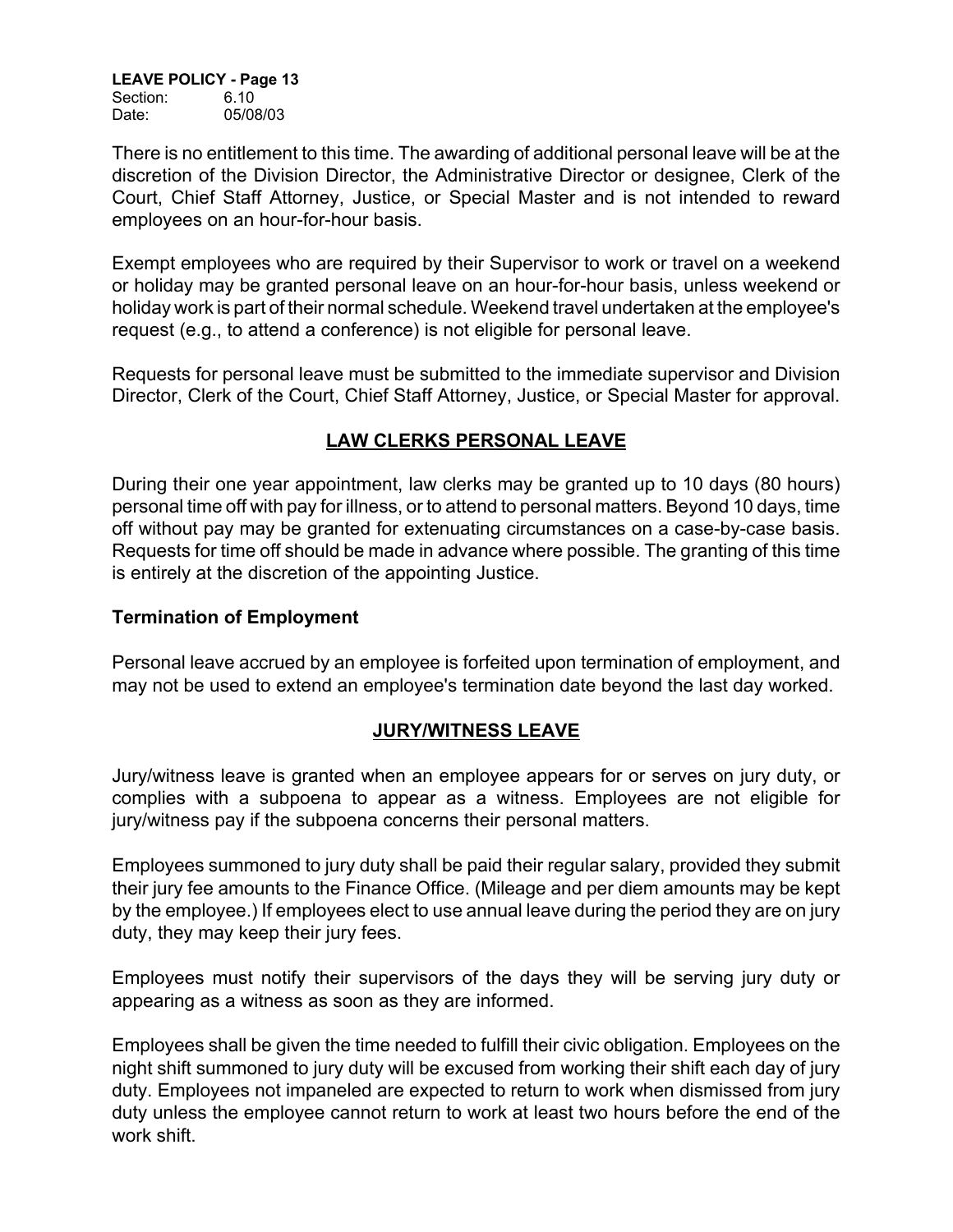**LEAVE POLICY - Page 14** Section: 6.10 Date: 05/08/03

## **BEREAVEMENT LEAVE**

Bereavement leave is paid leave granted to an employee to attend services and handle matters related to the death of a spouse, child, parent, grandparent, grandchild, brother, sister, mother-in-law, father-in-law, daughter-in-law, son-in-law, brother-in-law or sister-in-law.

An employee may be absent with pay for up to three consecutive working days based on normally scheduled hours, not to exceed twenty-four hours. Upon request, bereavement leave may be extended for two more working days not to exceed sixteen hours if the employee travels out-of-state. Requests for bereavement leave must be made as soon as possible and be approved by the immediate supervisor and Division Director, Administrative Director if applicable, Clerk of the Court, Chief Staff Attorney, Justice, or Special Master.

# **LEAVE WITHOUT PAY**

Leave without pay is unpaid leave taken when all other leaves are exhausted. Approval of leave without pay requests will take into consideration the reasons for the request, workload demands, and the availability of adequate personnel resources to provide job coverage during the requested leave period.

#### A. Use of Leave Without Pay

Employees must submit requests to take leave without pay to their supervisors in the same manner as outlined for annual leave requests. Supervisors, in turn, forward requests to the Division Director, Deputy Director, Administrative Director, Clerk of the Court, Chief Staff Attorney, Justice, or Special Master, as appropriate, with a recommendation to approve or deny the requests.

Any leave covered by the Family Medical Leave Act is not addressed in this section. All requests for leave without pay in excess of eighty consecutive hours shall be documented by stating the beginning date of the leave without pay, the reasons for the request, the anticipated date of the return to work, and contain the signature or signatures of the appropriate level or levels of authority approving the request.

B. Period of Absence

## **NON-FAMILY MEDICAL LEAVE:**

Any period of leave without pay, not covered by family medical leave, in excess of 240 hours shall not count as credited service in determining years of service. Sick leave and annual leave accrues while on leave without pay not in excess of 240 hours.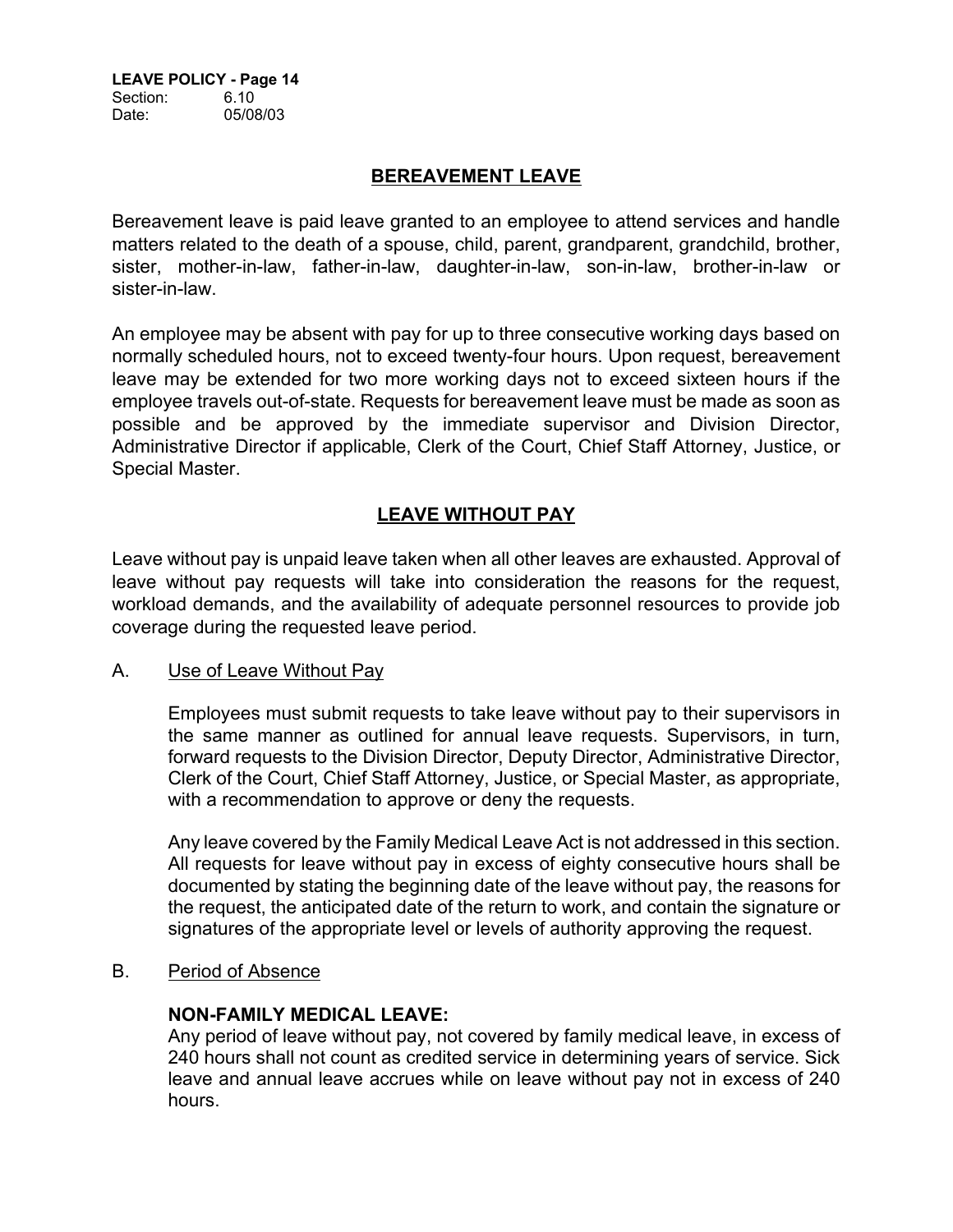Section: 6.10 Date: 05/08/03

### **FAMILY MEDICAL LEAVE:**

Employees on leave without pay for family medical leave shall be credited for service for not more than 12 weeks. Sick leave and annual leave accrues while on family medical leave without pay.

### C. Health Benefit Plan Participation

- 1. An employee who is on leave without pay in excess of 12 weeks for family leave, or for any other health related reason that is not an industrial disability for any period, may continue to participate in the Health Benefit Plan by paying both the state and employee contribution. This authority to continue participation in the Health Benefit Plan terminates when the employee is determined to be eligible for Medicare coverage or when 30 months have elapsed since the incapacity began, whichever occurs first.
- 2. An employee who is on leave without pay for other than a health related reason may continue to participate in the Health Benefit Plan for a maximum of six months by paying both the state and employee contributions.
- 3. Employees on leave without pay will be notified of the full monthly premium amount and date due. If the premium is not paid timely, coverage will be terminated.

## D. Life Insurance Plan Participation

An employee who is on leave without pay for family medical leave in excess of 12 weeks or for any other reason may continue to participate in the Basic Life and Accidental Death and Dismemberment Insurance Plan by paying the state premium. An employee who elects to continue to participate in the Basic Plan may also continue any supplemental coverage which is in force at the beginning of the leave without pay by continuing to pay the premium.

#### E. Short-term Disability

An employee who is on leave without pay for a health related reason may continue to participate in the short-term disability plan by paying the premium.

F. Termination

The insurance coverage of an individual on leave without pay who allows payment of the premiums or contributions to become delinquent terminates at 11:59 p.m. on the last day of the period covered by the last premium or contribution paid.

## **HOLIDAYS**

A holiday is a day of paid leave granted to employees as required by state law.

Employees are paid for official holidays designated by Arizona statute.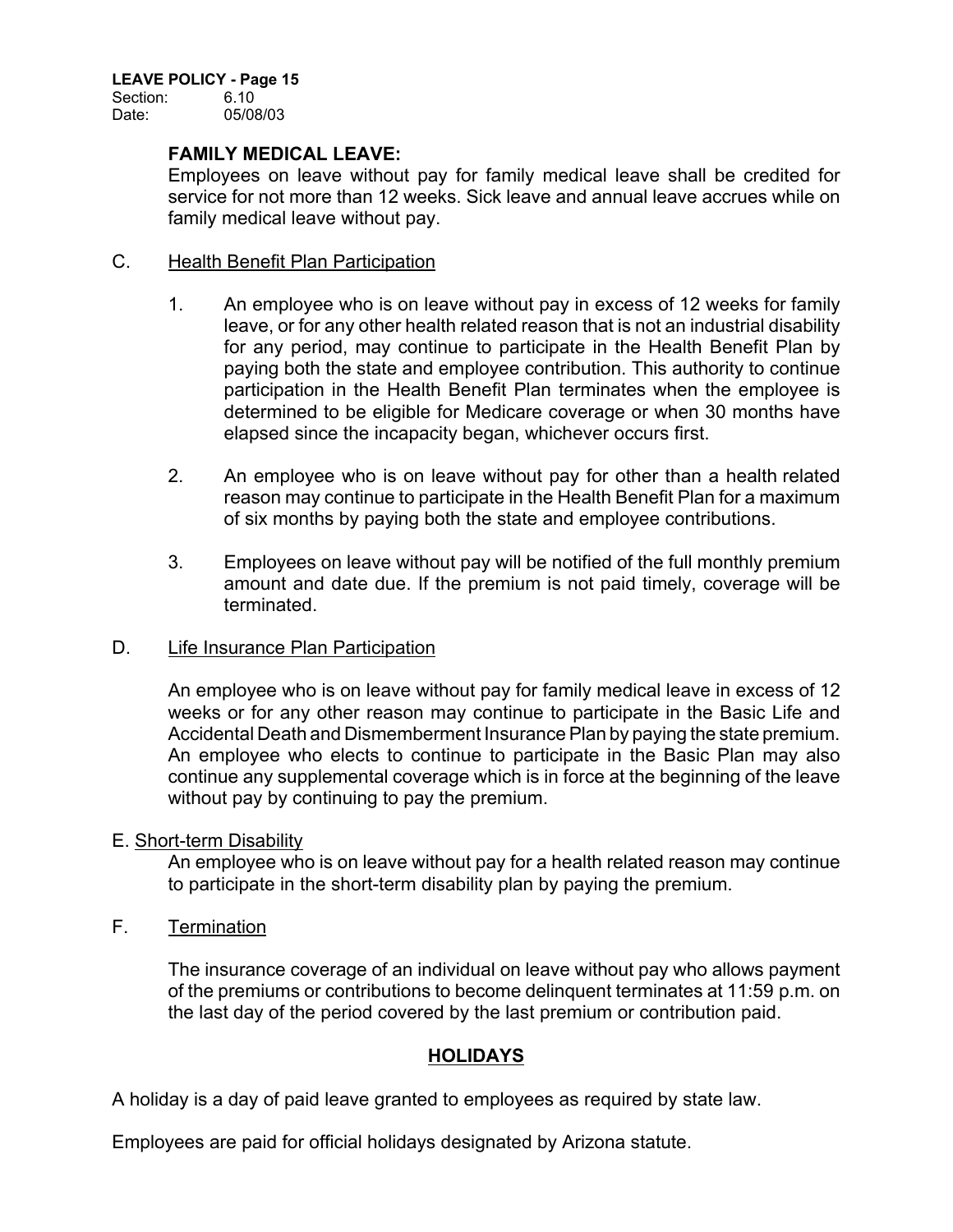Section: 6.10 Date: 05/08/03

Regular, full-time employees will be paid for 8 hours of holiday pay. Regular, part-time employees will be paid a prorated number of hours based on percentage of FTE (Full Time Equivalent).

Others will not receive holiday pay.

### **Employees Required to Work:**

Exempt employees required to work on a holiday receive personal leave equivalent to the number of hours actually worked.

Non-exempt employees (covered by FLSA) required to work on a holiday shall receive compensation at a rate of one and one-half times the actual hours worked if the employee has already worked 40 hours during the week.

# **ADMINISTRATIVE LEAVE**

The Administrative Director, Clerk of the Court, Chief Staff Attorney, Justice, or Special Master may authorize or require an employee to be absent with or without pay on administrative leave during a state of emergency declared by the Governor or the Chief Justice, or in other emergency situations such as extreme weather conditions, fire, flood, pollution advisories or malfunction of necessary machinery or equipment.

The Administrative Director, Clerk of the Court, Chief Staff Attorney, Justice, or Special Master may grant administrative leave with pay to relieve an employee of duties temporarily during the investigation of alleged wrong doing by the employee, or for any other legitimate reason.

Exempt employees will not be placed on unpaid leave for less than one full week for disciplinary, budget, or any other reason.

## **MILITARY LEAVE**

An employee may request absence with pay on military leave pursuant to A.R.S. § 26-168, 26-171, or 38-610. The employee shall submit a copy of the orders for duty to the employee's immediate supervisor with the request for military leave, and it shall be granted as required by statute.

Military leave taken is counted as credited service for purposes of annual leave accrual. Active military service of an employee who is restored to employment with the Supreme Court is not a break in service and is counted as credited service. Employees are entitled to military leave of 30 working days every two years. An employee with orders for more time may use accrued annual leave, compensatory leave, personal leave or leave without pay.

## **INDUSTRIAL DISABILITY**

Industrial disability is defined as an injury received during the course of employment as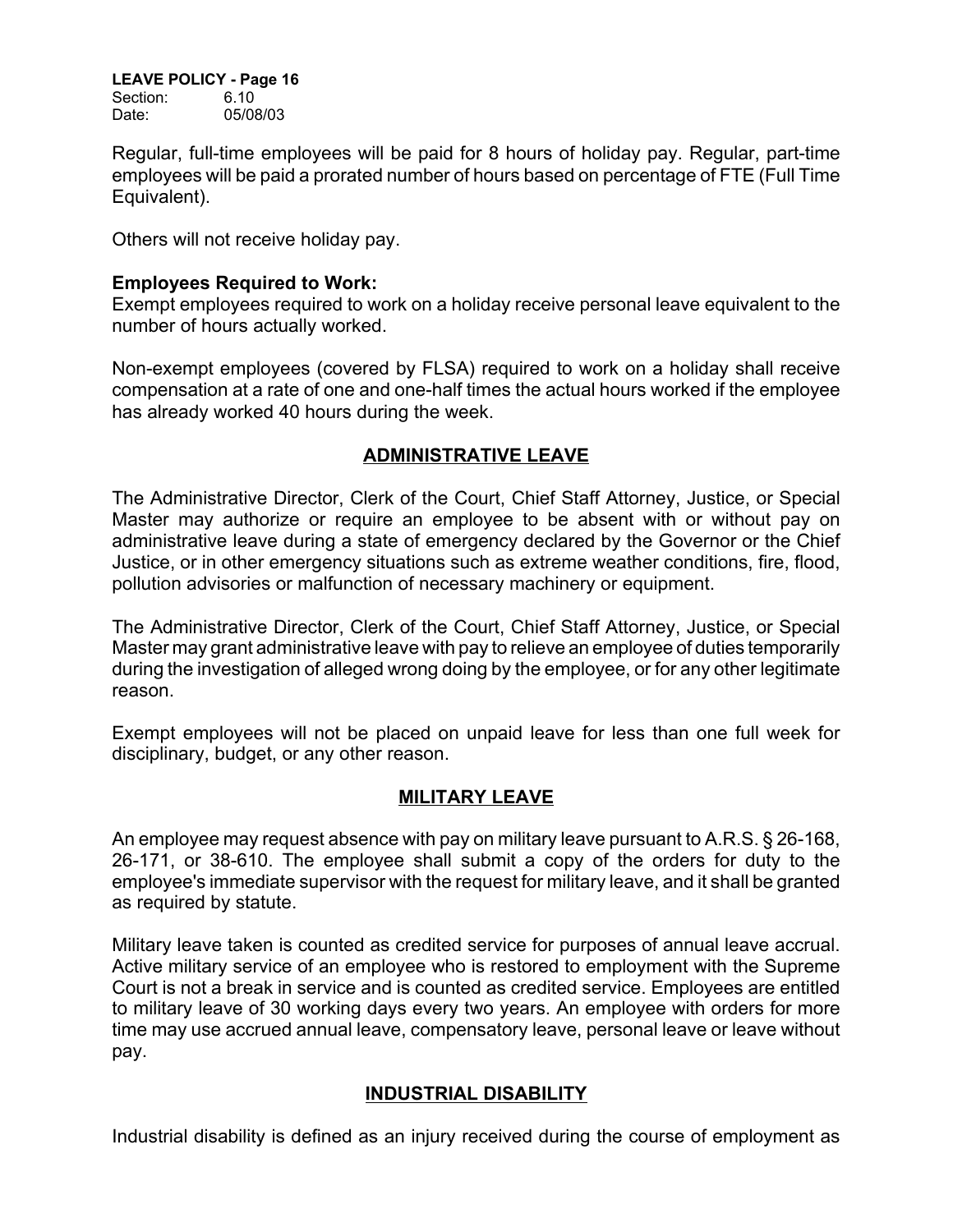Section: 6.10 Date: 05/08/03

defined by the workers' compensation laws of the State of Arizona.

#### A. Use of Leave

- 1. An employee who sustains an industrial disability shall be placed on sick leave.
- 2. If sick leave is not available, the employee may, upon request, use compensatory leave or personal leave until such leave is exhausted, then annual leave.
- 3. After all sick leave is exhausted, if an employee does not request compensatory leave, personal leave, or annual leave, or has exhausted compensatory leave, personal leave, and annual leave, the employee may be placed on leave without pay.

### B. Payments

- 1. An employee shall use leave in an amount necessary to receive total payments (leave payments plus workers' compensation payments) not to exceed the gross salary of the employee.
- 2. If the employee receives a retroactive workers' compensation payment for the applicable time off, the employee shall reimburse the Supreme Court for the applicable time and the equivalent value of leave shall be restored to the employee's appropriate leave account.

## C. Return to Work

In the event of a disability that would impair performance on the job, efforts shall be made to accommodate the disability or to place the employee in a suitable vacant position, as reasonably determined by the Division Director, Clerk of the Court, Chief Staff Attorney, Justice, or Special Master, and Human Resources.

#### D. Restriction

Sick leave with pay or leave without pay shall not be granted to an employee who fails to accept compensation available pursuant to the industrial injury and disease provisions of A.R.S. § 23-901 to 23-1091.

#### E. Benefit Plan Participation

- 1. An employee who is on leave without pay due to an industrial disability may continue to participate in the Benefit Plan for a maximum of six months by paying the employee contribution.
- 2. At the end of this six month period, an employee who remains on leave without pay due to an industrial disability may continue to participate in the